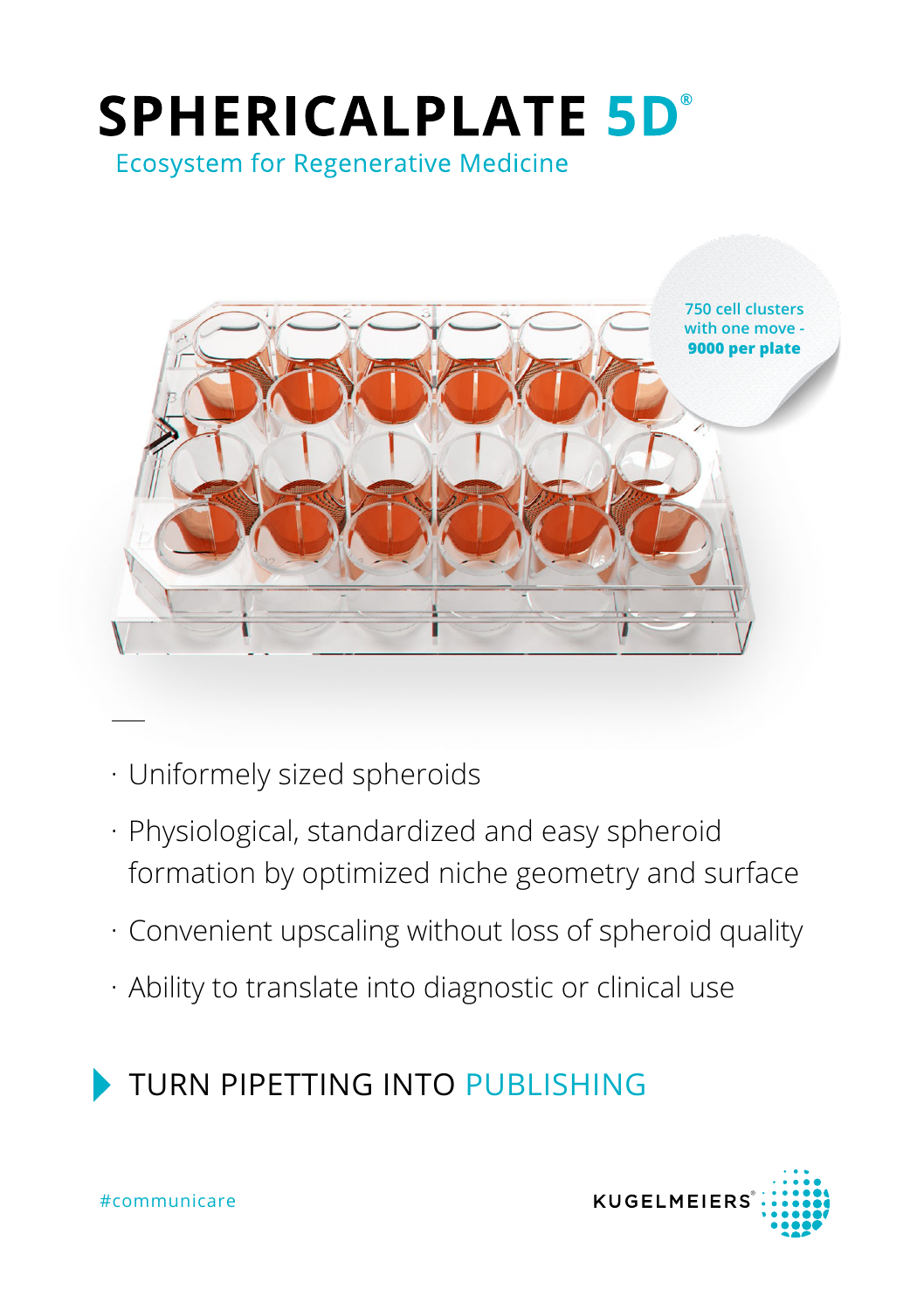#### **Safety First**

"Safety First" is the principle of the new culture platform Sphericalplate 5D. Right from the start, this new plate provides a physiologic environment yielding in spheroid uniformity, functionality and scalability.

Our special geometry and surface enable every cell to be integrated within a spheroid giving you unparalleled control over your cell culture. Effortless upscaling, easy medium change and full automation capabilities give you all options not only for your lab but also for translational use.



#### **Sphericalplate 5D Testimonials**

« The Sphericalplate 5D is working wonderfully with my human prostate cancer cell line. »

**Dr. Lissette A. Cruz** – Postdoctoral Research Fellow, Department of Diagnostic and Biomedical Sciences, University of Texas Health Science Center at Houston USA

« This plate is a game changer. Everyone who needs a lot of clusters needs this plate! »

**Prof. Dr. Dr. Maximilian Y. Emmert** – Institute for Regenerative Medicine, IREM, University of Zurich

« We just did our first try with #sp5d plates…very happy with the results! very uniform and compac! »

**Prof. Chrisna Gouws** – Associate Professor at North West University South Africa

« Only with the Sphericalplate 5D from Kugelmeiers we were able to generate embryoid bodies out of different human iPS cell lines. Furthermore, with these plates we were able to scale up our differentiation and increase the yield of cardiomyocytes. »

**Dr. Christian Rimmbach** – RTC University of Rostock, D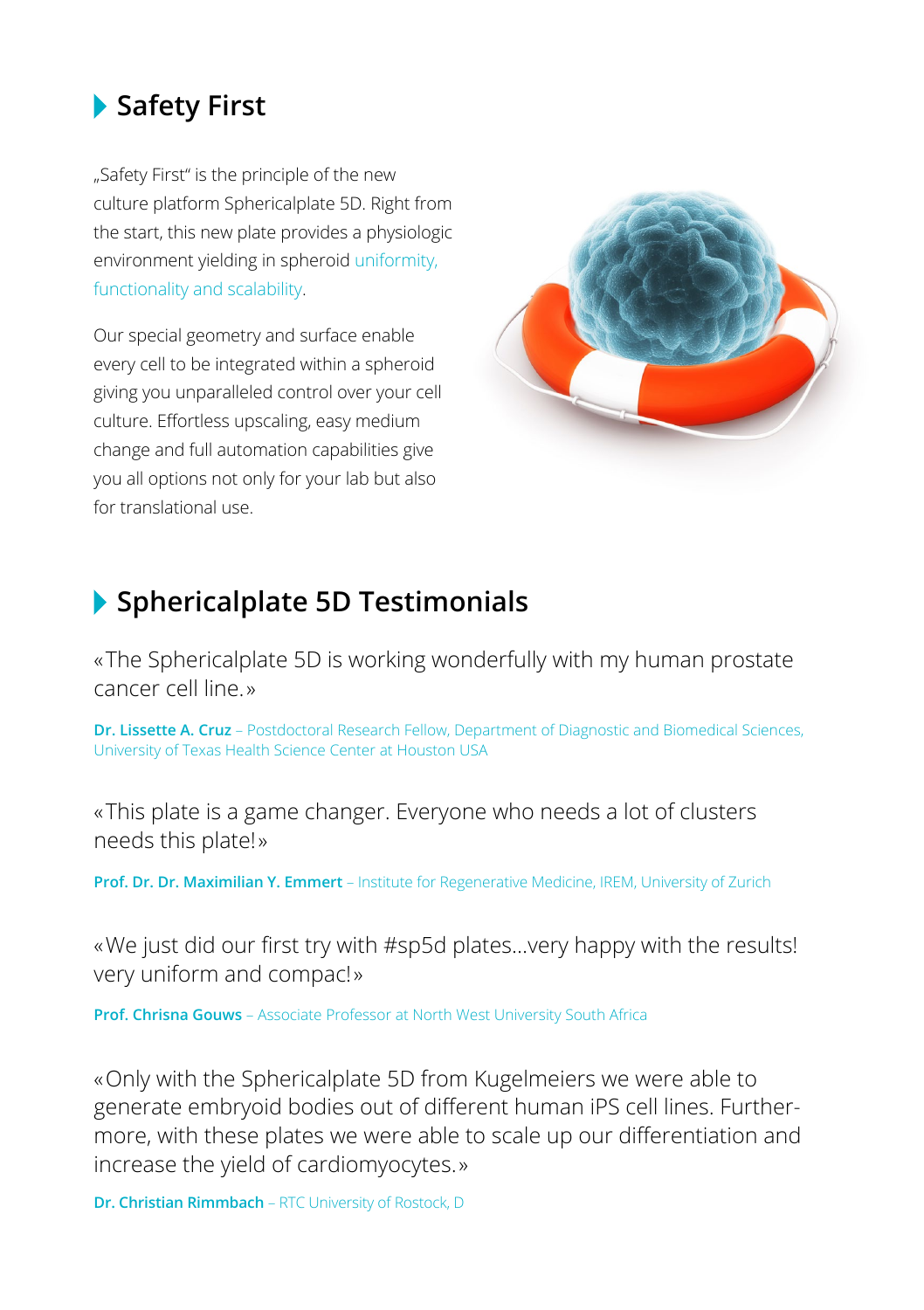

| Cytotoxity              | free from detectable cytotoxic substances according<br>to ISO 10993-5*                |
|-------------------------|---------------------------------------------------------------------------------------|
| <b>Plate material</b>   | clear and transparent cyclic olefin copolymer (COC)                                   |
| Surface                 | proprietary coating in wells A1-A6 and C1-C6                                          |
| Lid material            | clear and transparent polystyrene (PS)                                                |
| Sterility (irradiation) | guaranteed sterility assurance level (SAL) 10 <sup>-6</sup><br>according to ISO 11137 |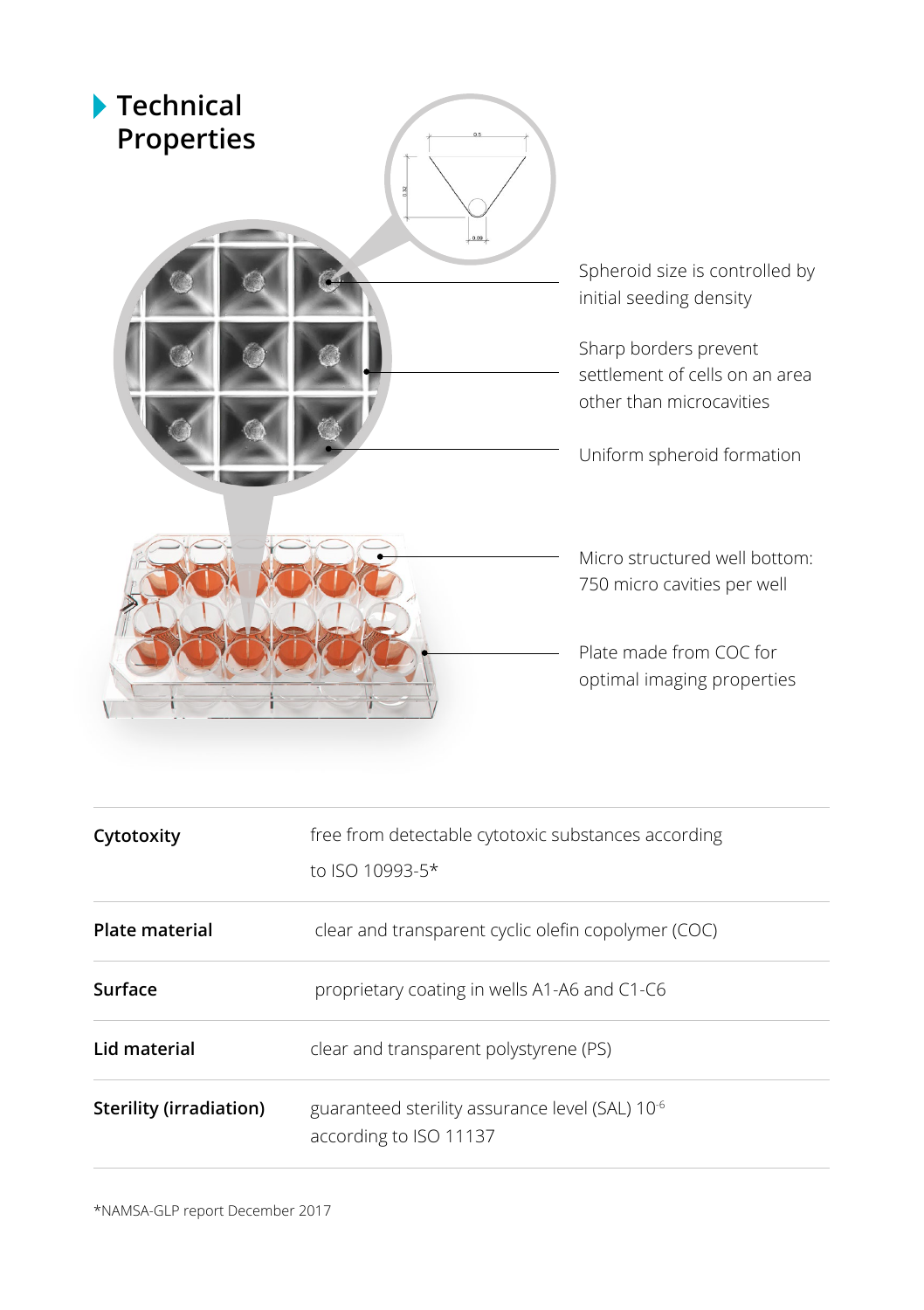| <b>Number of Microwells</b> |      | Volumes / well          |                  |  |
|-----------------------------|------|-------------------------|------------------|--|
| Per well                    | 750  | Theoretical max. volume | 3.0 <sub>m</sub> |  |
| Per plate                   | 9000 | Working volume          | $0.5 - 2.0$ ml   |  |

## **Cells Successfully Cultivated in the Sphericalplate 5D**

| human embryonic stem cells                          | human breast cancer cell line (MCF-7)              |  |  |
|-----------------------------------------------------|----------------------------------------------------|--|--|
| mouse embryonic stem cell line (HM-1)               | human breast cancer cell line (BT20)               |  |  |
| human bone marrow-derived mesenchymal stromal cells | human A549 cell line from lung carcinoma           |  |  |
| human adipose-derived mesenchymal stromal cells     | mouse 3T3 fibroblast cell line                     |  |  |
| human islet cells                                   | human umbilical vein endothelial cell line (huVEC) |  |  |
| rat islet cells                                     | human liver carcinoma cell line (HepG2)            |  |  |
| mouse islet cells                                   | human pluripotent stem cell line (Hs181)           |  |  |
| human glioblastoma cell line                        | human osteosarcoma cell line (Saos-2)              |  |  |
| human prostate cancer cell line                     | human caucasian fetal lung cell line (WI 38)       |  |  |
| human adrenal gland cancer cell line                | human amniotic epithelial cells (hAEC)             |  |  |
|                                                     |                                                    |  |  |

For the generation of: 3D cell cultivation / Embryoid bodies / Tumor spheroids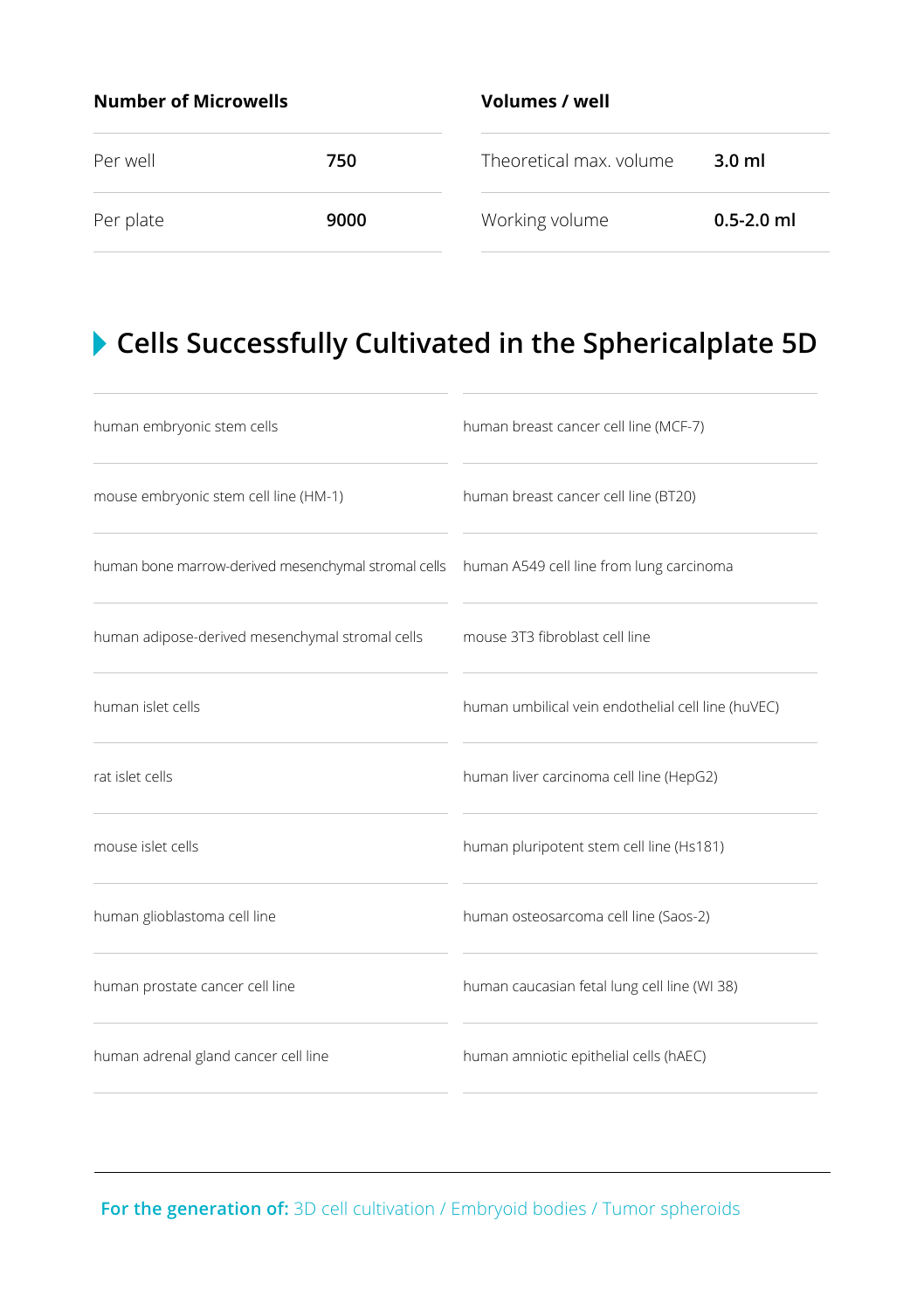#### **Commercial Benefits**



400x Space Savings\* from factor 80 to 400



60x Time Savings\*

minimum 60 times versus multi-channel repeater



## 90x Cost Reduction\*

41 to 150 times compared to other platforms, labour saving not included!

\* when compared to classical hanging drop cultures or single spheroid formation per well.

#### **Order Information**

| <b>Specification</b>                                        | Pack of | Price/Pack |
|-------------------------------------------------------------|---------|------------|
| Sphericalplate 5D 24-well cell culture with Microwells (12) | 1 Plate | 84 CHF     |

For special limited introduction offers please contact

#### $⊡$  info@kugelmeiers.com